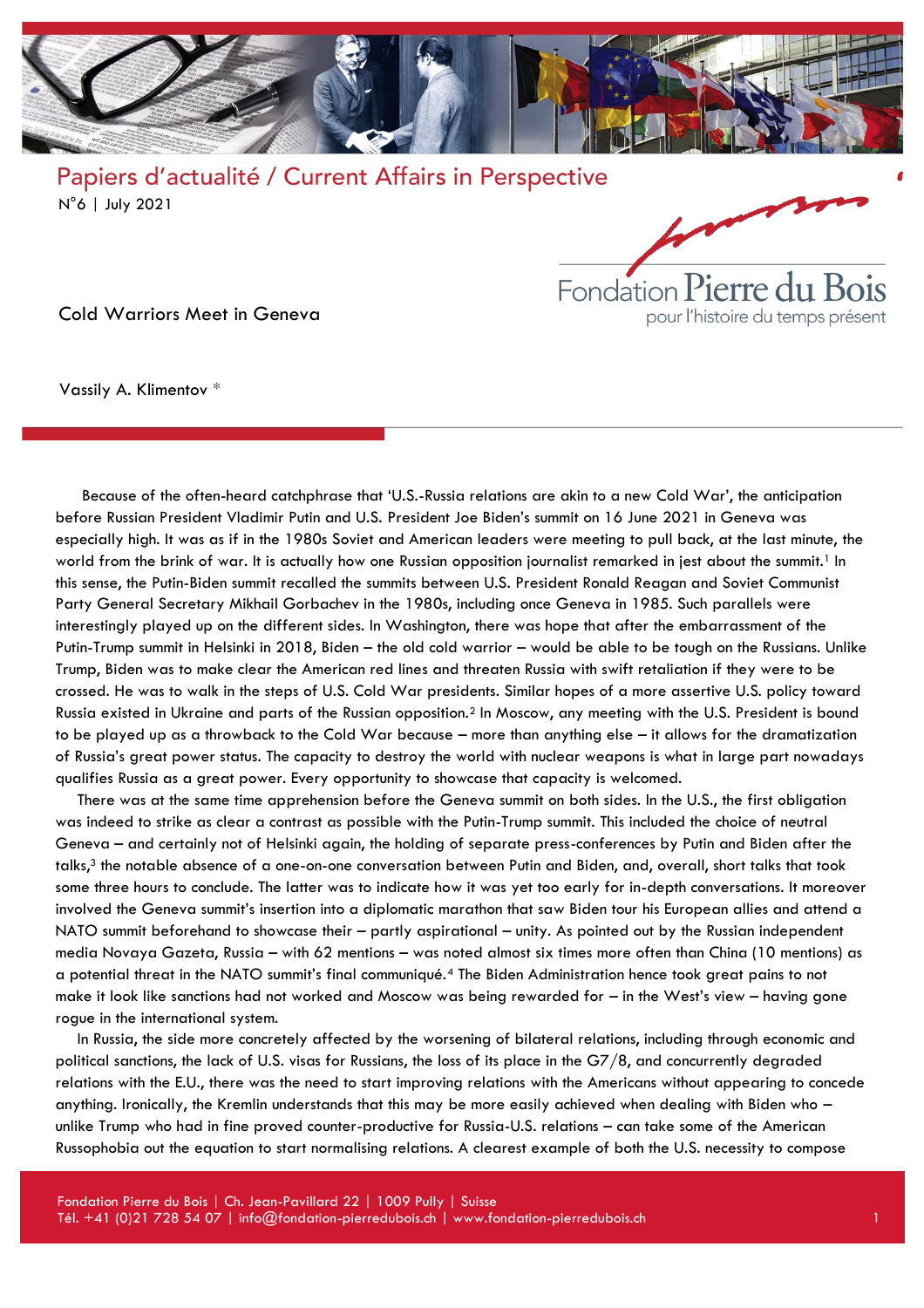

with E.U. interests and Biden's capacity to make concessions on Russia had hence been the crucial lifting of U.S. opposition to the Nord Stream 2 gas pipeline running from Russia to Germany just weeks before the Geneva Summit.<sup>5</sup> No other project is as strategic for Moscow, and its further delay would have been a considerable blow for Putin. Luckily for Russia, that project is also strategic for Berlin, the U.S. key NATO ally.

#### **Putin and Biden Got Along Quite Well**

Biden's tenure was marked by his awkward and unprepared comment suggesting that he believed that Putin was a "killer". Answered jokingly by the Russian President who quoted a Russian school rhyme – meaning essentially "If you call someone names, that's really your name", the statement further complicated bilateral relations.<sup>6</sup> In Russia, it led to Putin commenting on Biden's age and to Russian pro-regime media launching into a campaign that all but suggested that Biden was demented. Furthermore, this acrimonious exchange superposed on old enmities with no one having forgotten Biden's trip to Moscow in 2011 that many saw as American support to Dmitry Medvedev, the then Russian President, to run for re-election against Putin, his then Prime Minister. This would have challenged Putin's hold on power.<sup>7</sup> Knowing this old and recent history, reinforced by other negative comments over the years, it is even more surprising that Putin and Biden seemed to have personally gone along well in Geneva.

Indeed, both Putin and Biden appeared satisfied with personal interactions. On one hand, Biden noted, that "the tone of the entire meeting was good, positive." He afterward abstained from making negative comments about Putin. To him, the summit was "somewhat colloquial" while he and Putin understood each other well.<sup>8</sup> On the other, Putin almost showered Biden with praise during the press-conference and afterward in Russia, although at times in a condescending manner. Firstly, he disclosed that Biden had apparently called him on the phone following his 'killer comment' to do damage control. While it is unclear if there was an apology, according to Putin, "we explained ourselves, and I was satisfied with these explanations". Furthermore, Putin suggested that that is when Biden proposed to him the Geneva Summit – the fact that this was Biden's initiative was emphasised by the Russian President. To him, it appeared as a U.S. mark of respect for Russia. Putin similarly discarded other negative comments made by Biden over the years. Secondly, after the summit, Putin complimented Biden in Russia in a signal for the pro-regime media to stop their denigration of the U.S. President. Biden was a "constructive", "balanced", "experienced" "partner and interlocutor".<sup>9</sup> Meeting with students from the Russian Presidential Academy of National Economy and Public Administration, Putin even explained that "the image of President Biden drawn by the [Russian] and American press, has nothing to do with reality! He indeed looked spry" in Geneva. Biden is a "professional" with whom it is "necessary to work very attentively to not miss something ... he does not, I assure you, miss anything himself".<sup>10</sup>

There are probably two reasons why the meeting went well. Firstly, the two men being of almost the same generation – an aspect noted by Biden – helped. Biden, 78 years old, and Putin, 68 years old, are the last of the Mohicans among international leaders: They know the Cold War from first-hand experience. In 1988, Biden, the then-Chair of the U.S. Senate Foreign Relations Committee, had travelled to Moscow to meet Soviet leaders.<sup>11</sup> Putin was a KGB operative in East Germany in the 1980s. Such shared references are more an advantage, than an issue to normalise U.S.-Russia relations. Unlike the political maverick George W. Bush, the 'radical' Barack Obama, or the erratic Donald J. Trump, Biden, well-aware of Russia's red lines, is a familiar and understandable interlocutor for Putin. Likewise, Biden, based on his history with Putin and his recent comments, had little hopes regarding Russia, allowing him to keep the conversation pragmatic. Otherwise said, both leaders had low expectations about the meeting and both were fine with that. They settled in the comfortable discussion of topics where their interests realistically converge,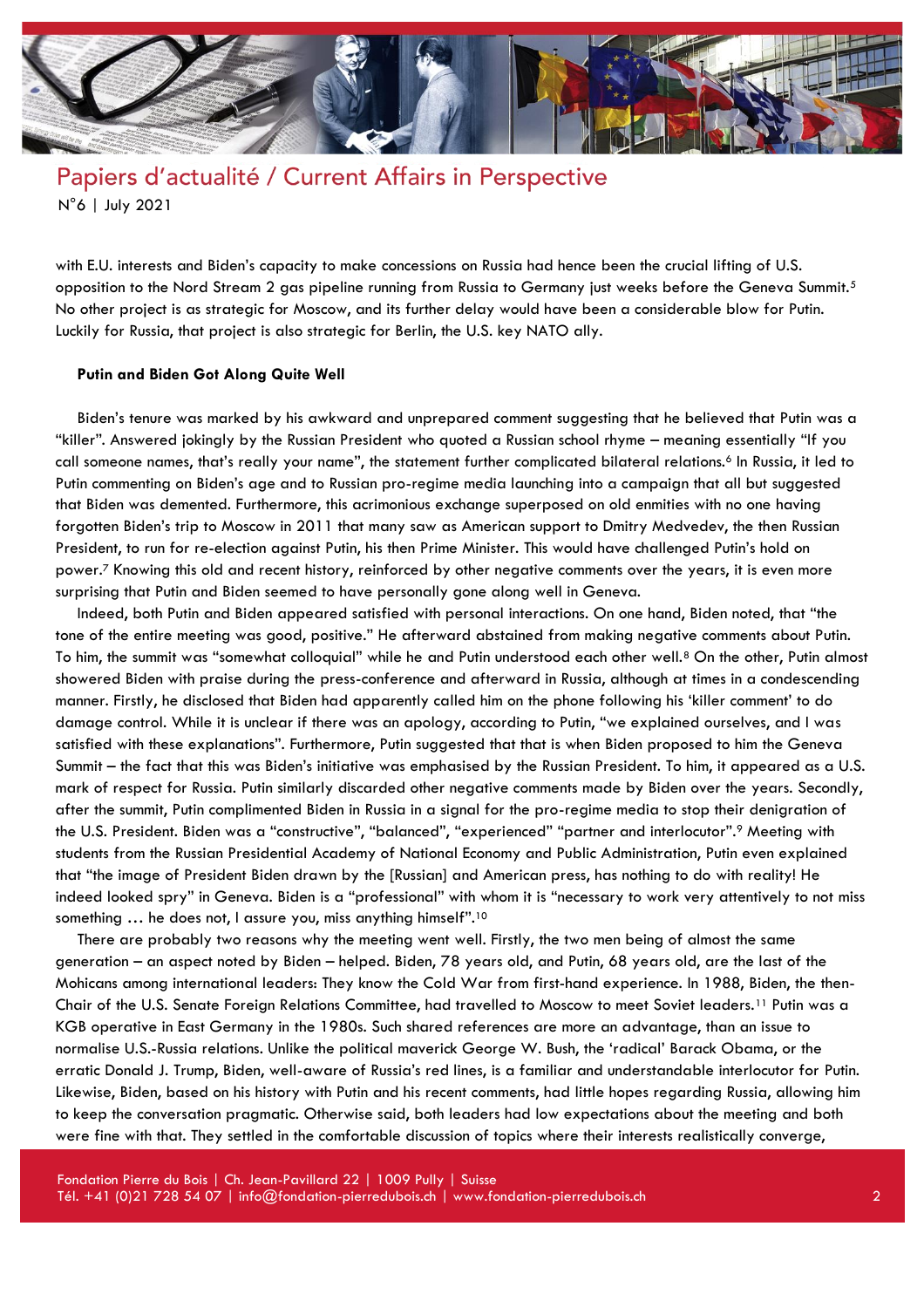

stating areas of strong disagreement only for domestic consumption. In one word, far from Obama's great ambitions of a 'reset' with Russia that had been initially met by Putin's acrimonious 45-min long monologue listing Russia's grudges toward the U.S.12, the quick Putin-Biden meeting prepared the ground rules for establishing a 'cold peace' while focusing on a few strategic issues. At another level, and as astutely noted by a Russian journalist, Biden already made the Russians quite satisfied by openly saying that he saw the summit as a "discussion" between "two great powers".<sup>13</sup> This confirmed Russia's status and was appreciated in Moscow as a mark of respect that the U.S. had been too often trying to deny it. Likewise, Biden's general demeanour of not trying to put all the blame on Russia for the bad relations was probably also appreciated.

Secondly, unlike in Obama's time when Putin was younger and more combative, and Russia was coming out from a decade of high economic growth, Moscow now needs improved relations more than the U.S. Putin was hence glad to see Biden not put more pressure on Russia after the multiple rounds of sanctions already imposed since 2014, including earlier this year. By offering Putin a strategic dialogue without pre-conditions and abstaining from more threats and retaliations, the U.S. hinted at the possibility of a partial normalisation with Moscow. Biden even went quite far in his own press-conference by suggesting that there was now a "genuine prospect to significantly improve relations between our two countries without [the U.S.] giving up a single, solitary thing based on principle and/or values".<sup>14</sup> The second part of the sentence was obviously a necessary caveat but, even with that, it seemed quite a lot in the current situation. As noted above, the U.S. greenlight for Nord Stream 2 was already a major win for Putin. Biden's comment on Russian opposition leader Aleksey Navalny may have also been seen as a positive sign. Amidst notes that he raised the issue of "fundamental human rights" with Putin and his vague threat that "consequences of [Navalny dying in prison] would be devastating for Russia",<sup>15</sup> Biden did not over-emphasise Russia's domestic issues. Indeed, one could have imagined a significantly stronger ultimatum on Navalny, with at least a clear U.S. demand for his release. Yet, instead the meeting focused on other issues, leaving largely aside many points of contention.

#### **Thin but Satisfying Results for Both Sides**

The concrete results from the Geneva Summit were modest. The principal practical advance has been an agreement on the return of Russian and U.S. ambassadors back to respectively Washington and Moscow. Another outcome was the signing of the joint declaration on strategic stability discussed below. Ultimately, the two sides have moreover announced their openness to exchanging several Americans and Russians jailed respectively in Russia and the U.S. Aside from that, the press-conferences only gave a general idea of the topics discussed in Geneva. Interestingly though, as both sides are managing expectations and their domestic audiences, it is possible that more has been achieved in terms of progress but for now this has not yet been announced. It may hence be for future historians to assess this summit's importance. Still, what is clear is that for now the summit's impact was more in re-establishing channels of communication between Russia and the U.S. and repeating some obvious truths. As to the issues at the centre of Russia-U.S. "asymmetric rivalry" as it is called by political scientist Andrei P. Tsygankov, these are well-known and include European security, the Middle East, relations with Asia and China, values and information, nuclear and cyber security, and energy and sanctions.<sup>16</sup> To this list, one could add minor issues on the bilateral agenda such as climate change, the Arctic, and the coronavirus. No doubt all of these were to some extent touched upon at the summit, although a few got special attention.

The main outcome has indeed been the joint declaration on strategic stability. The latter celebrated the extension in January 2021 of the New START (Strategic Arms Reduction Treaty), a nuclear arms reductions agreement, for five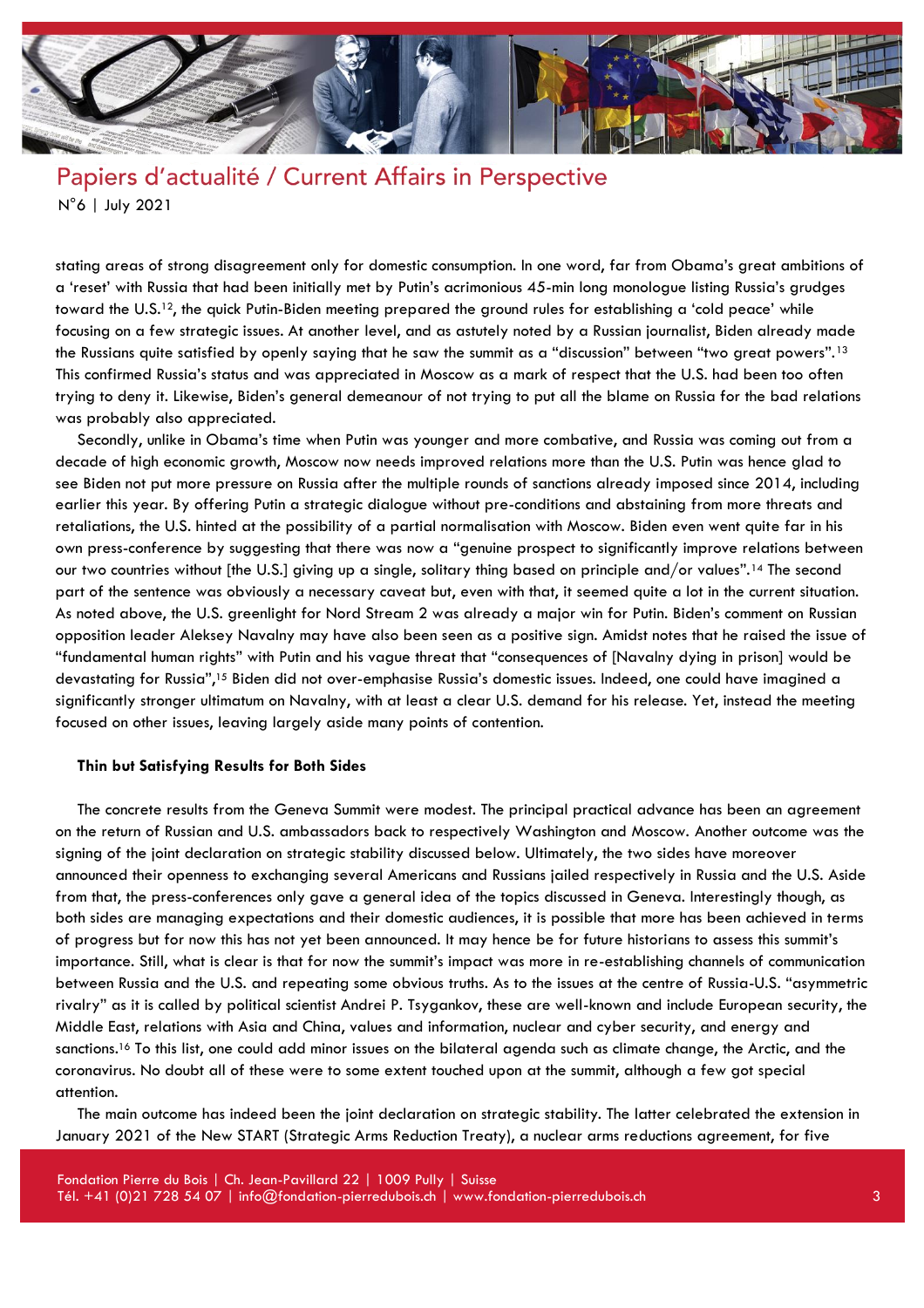

years. It also noted that Russia and the U.S. "reaffirm the principle that a nuclear war cannot be won and must never be fought". Moscow and Washington then announced their readiness to conduct a bilateral dialogue on strategic stability that should lead to more arms control mechanisms. On the Russian side, this minimal declaration that seemed to come straight out of the Cold War-era was celebrated as an achievement. The Deputy Minister of Foreign Affairs noted the Russian delegation's "feeling of strong interior confidence" when they arrived to that declaration. It is a "point of reference" for the future and an "important outcome of the summit".<sup>17</sup> There is no doubt that any discussion on arms limitation is bound to be welcomed in Moscow. Firstly, it upholds Russia's great power status as nuclear arms is the only area where it is on par with the U.S. Talking global stability also allows Putin to stand on the same level as Biden. Secondly, it is a genuine area of interest in Russia as it, now even less than during the Cold War, can sustain an arms race with Washington and because there are genuine concerns about the previous U.S. administration's attempts to undo international arms regulation mechanisms.

On the U.S. side, Biden's focus on the strategic dialogue with Moscow is also reasonable given that this is the area where the West has the most interest in keeping Russia engaged. In this regard, Biden reaching out to Russia is important and timely. Whatever assessment of Putin may exist in the West, the reality is that a resentful and isolated Russia represents an obvious threat to global stability. Having Russia at the table is a necessity. It remains to be seen though if arms control will be indeed at the heart of the "strategic doctrine" toward Russia at which Biden hinted following the NATO summit,<sup>18</sup> and then made clearer at his press-conference. In Biden's words, raising that topic was in any case "what [he] [was] intending to do all along" at the summit.<sup>19</sup>

A second set of issues was also broached quite extensively in Geneva, including several which were not among the most contentious. This set nevertheless also included the highly politically charged issue of Russia's alleged cybermeddling in U.S. elections and affairs. Prior to the summit, experts hoped that some "rough rules of the road for curbing cyberwarfare and the ransomware attacks" may be established.<sup>20</sup> A few years ago, Russia was actually open to such negotiations.<sup>21</sup> This time, the establishment of cyberwarfare red lines was apparently agreed upon in Geneva. Biden hence argued that there was a need to know what would and would not be acceptable for both sides, sharing a list of 16 U.S. critical facilities that would be "off limits" for any cyberattack coming from Russian territory.<sup>22</sup> The U.S. President claimed that he furthermore warned Putin that the U.S. had "significant cyber-capabilities" for potential retaliation if need be, and assured American journalists that Russia "knew" about them. To Biden's mind, it seems that he and Putin got an understanding on cybersecurity because neither of them wanted "a new Cold War".

Conversely, Putin, while as usual brushing aside any Russian cyber-interference in the U.S., noted that indeed, it was time to start "consultations" on cyber-security. In Moscow, he was blunter, commenting in his typical plain-spoken way that, using the Russian expression, "instead of arguing like dogs", Moscow and Washington could "unite their efforts in the fight with cyber-criminality".<sup>23</sup> While this was not the contrition the U.S. hoped for, it marked Russian openness to find an understanding on the topic. Nevertheless, it remains to be seen if Russia expects other trade-offs, such as a curtailing of U.S. support to opposition civil society organisations in Russia of which Putin also spoke during his pressconference, as part of a deal on cyber-security. In any case, it is possible to expect that there will now be considerably less mutual accusations of cyber-meddling between Washington and Moscow.

Beyond this, according to Putin, he and Biden discussed regional conflicts, commercial relations, and the Arctic. Biden highlighted the same series of issues. Hence, Afghanistan got attention in Geneva. It is no surprise as it is an area where U.S.-Russia convergences on anti-terrorism and regional stability have been strong in the last twenty years to the extent that joint anti-drug operations were conducted in the early 2010s.<sup>24</sup> Today, while U.S. forces are leaving and the country appears more than ever in disarray, there is a natural interest to foster stabilisation for all regional powers,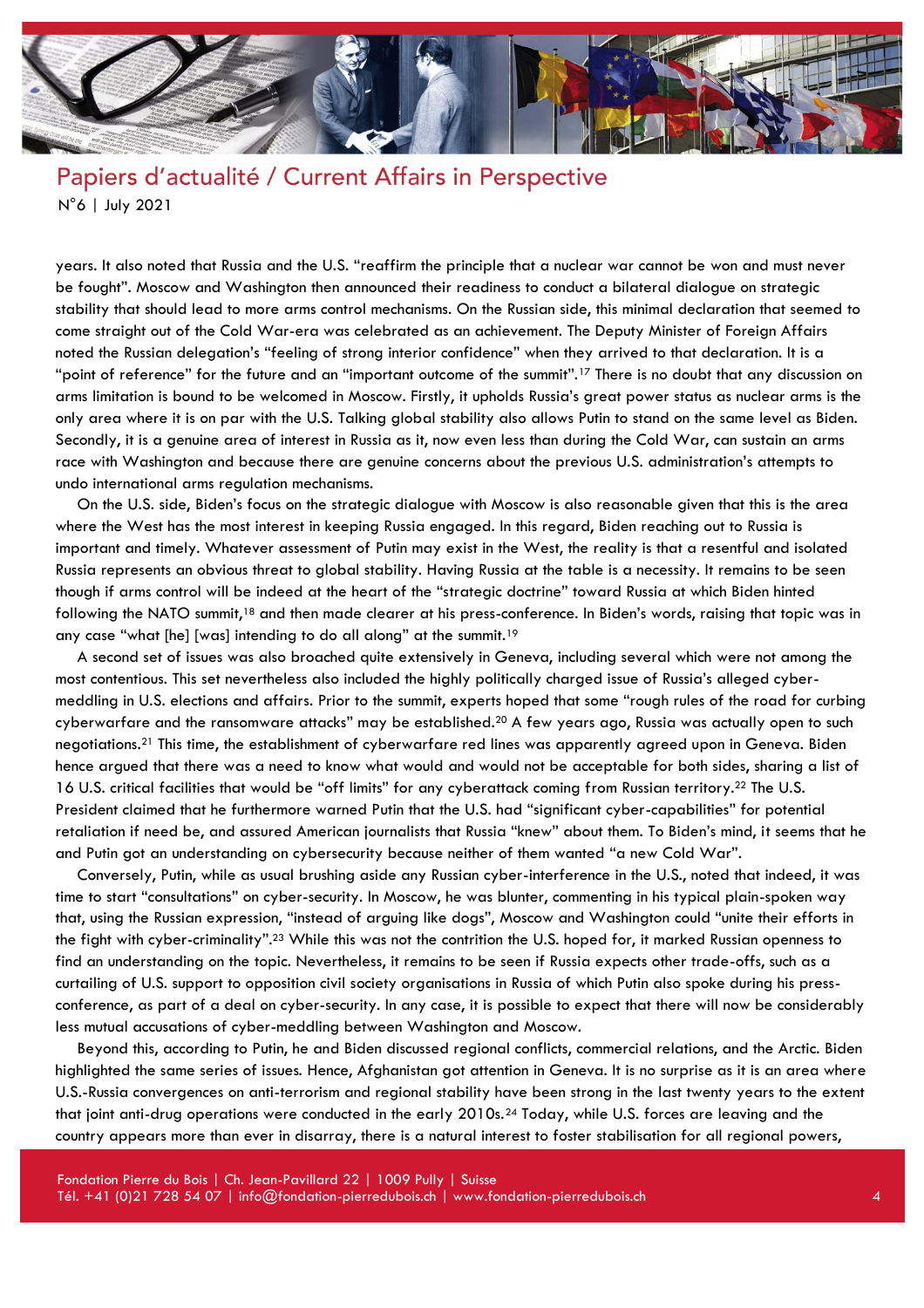

including Russia. According to Biden, Putin was the one to raise this issue. Commenting the next day, Putin confirmed that because Afghanistan was "very close to [Russia]…, [it] had a [military] base there in [nearby] Tajikistan", the issue of "how [Russia is] going to provide stability in the region" was a "very important practical question".<sup>25</sup> The U.S. in turn could benefit from all the help it can get in stabilising Afghanistan, including from Moscow that has been hosting intra-Afghan talks and has good relations with Kabul and the Taliban.

Middle-eastern issues were also raised during the talks according to Biden with Russia offering to "help" the U.S. on Iran and Afghanistan, while Washington seemed ready to look at what it can do on Syria and Libya. Interestingly, the U.S. President almost made it sound like there was here a trade-off to be made in stabilising regional conflicts.<sup>26</sup> While the details of the discussions are unknown, it will be indeed interesting to see if Biden managed to secure a pledge from Putin to re-authorise the Bab al-Hawa border crossing, on the Turkish-Syrian border. The latter is currently the only UN-authorised access point for cross-border humanitarian help to Syrian non-governmental areas. Russia has always by contrast insisted on humanitarian aid going exclusively cross-line through the Syrian government. The authorisation for Bab al-Hawa expires in July and the U.S. will need Russia's abstention at the UN Security Council to have it prolonged. On Russia's side, there is clearly an interest for an (at least partial) lifting of sanction on Syria that would greatly boost its reconstruction and help stabilise Bashar al-Assad's regime. Meanwhile, the Syrian question is likewise of primary concern for Turkey, a key U.S. regional ally who has recently been cosying up to Russia. The fact that Biden spoke extensively with Turkish President Recep Tayyip Erdogan at the recent NATO summit further suggests that Syria had to also be discussed with Putin.<sup>27</sup>

As expected, time was spent in Geneva on the question of the Arctic Ocean where the opening of a year-long naval route from Asia to Europe is of tremendous interest for Russia. Amidst the tensions over the control and militarisation of the region, the issue is one where Russia may ripe some clear economic and strategic benefits. On the U.S. side, there was also special interest for this question with Biden commenting on it in his own press-conference. The Arctic issue also has some important environmental implications.

Commercial relations were more on Russia's mind than on the U.S. as Moscow is strongly interested in foreign investments and technology transfers. In this context, although it did not show at the press-conferences, it is possible that Putin hinted at other related issues, including the questions of U.S. sanctions and of visas for Russians willing to travel to the U.S. These issues may be more under the radar at present but it will be interesting to monitor to which extent a normalisation between Russia and the U.S. may also help in making a lifting of Western sanctions on Russia more realistic. Here, the E.U has obviously a major role to play as sanctions are primarily linked to Ukraine, an issue that Washington sees as partly an E.U. responsibility.

At the same time, it is as crucial to note what topics did not get much attention in Geneva. The two leaders touched upon the coronavirus and climate change, although it is unclear if it was more than in passing. According to Putin, the environment was at least quite high on the agenda.<sup>28</sup> Among political issues, Ukraine apparently received little attention. It got only one sentence in Biden's entire press-conference.<sup>29</sup> It was similarly discarded by Putin. Likewise, the two leaders seemed to have more registered their divergences than actually discussed opposition and media freedom in Russia, Belarus, or prior grievances, such as Russia's alleged chemical weapons use for an attempted assassination in Great Britain. In fact, although Biden had in February 2021 argued that the world was at an "inflection point," with, as paraphrased by a New York Times' journalist, "an existential battle underway between democracy and autocracy", it is unclear how this was reflected in the summit beyond the U.S. traditionally listing its grievances on human rights. Conversely, Biden's accusations were met with Putin as usual pointing the U.S. to its own domestic problems of violence,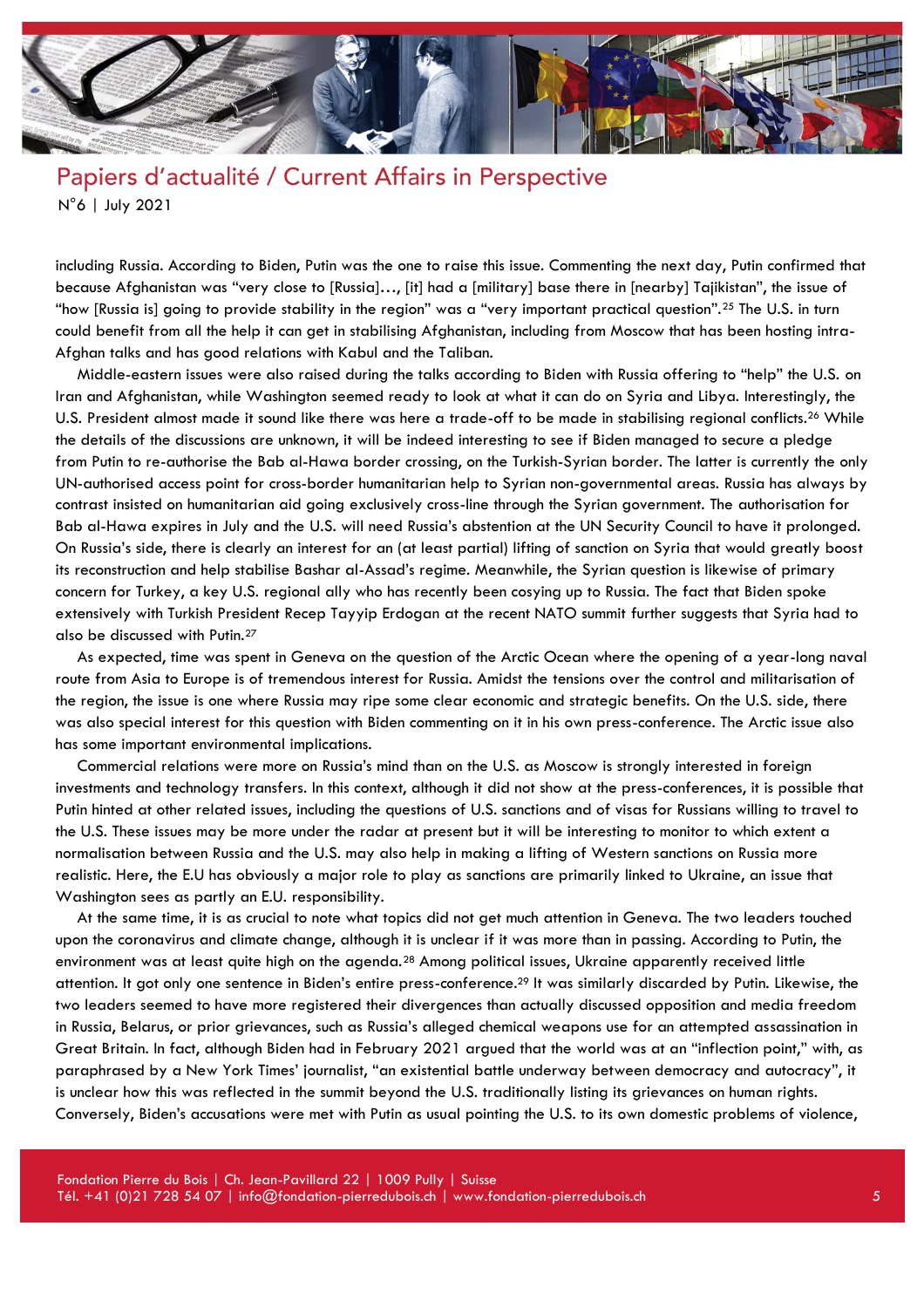

as exemplified by the 2021 Capitol Attack pointedly referenced by Russia's President, systemic racism, and Guantanamo.<sup>30</sup> In one word, this was not a summit about human rights.

This was a Cold War-like summit. Biden has re-engaged Russia on arms control, the area that had been the most dynamic one in Soviet-American relations. This is in itself a good sign. The reality is that there is no world in which Russia, the largest country in the world and one of two able to destroy it, can be pushed aside or isolated. It must be part of conversations on global stability and environmental issues, whatever the nature of its regime. Beyond this, it is worth noting that – while many may aspire for a more democratic Russia – there is an argument to be made that another revolutionary upheaval in Moscow may lead to dire consequences globally. There is no guarantee that a new event such as the Soviet collapse would not lead to anarchy and the loss of control over Russia's nuclear capabilities. These are things the West must consider as it pressures the Putin regime at home and/ or tries to undermine Russia's influence along its periphery. In fine, and as prior experience has shown, raising contentious issues such as the human rights situation in Russia is also always more effective after relations have at least slightly improved and there is goodwill on both sides.

Finally, Biden believes as he explained between the lines at his press-conference that his re-engagement of Russia makes sense because a militaristic China may be the bigger long-term threat for both countries. Apparently, he and Putin found common ground on this point. This was perhaps again not surprising since playing on the U.S-Russia-China triangle is obviously an old Cold War idea familiar to both. Indeed, if Russia, which has an over 4,000-kilometre border with China, believes that Beijing is a threat, it is in Moscow's best interest to avoid a new Cold War with the West. While this argument is not new and had been defused by the growing co-operation between Moscow and Beijing since the 2000s, the growing discrepancy in economic power and the closing of the gap in military power between Russia and China is bound to eventually become an issue. It may be now another strong incentive for Moscow to look again to the West.

> Dr Vassily A. Klimentov \* European University Institute, Florence

.